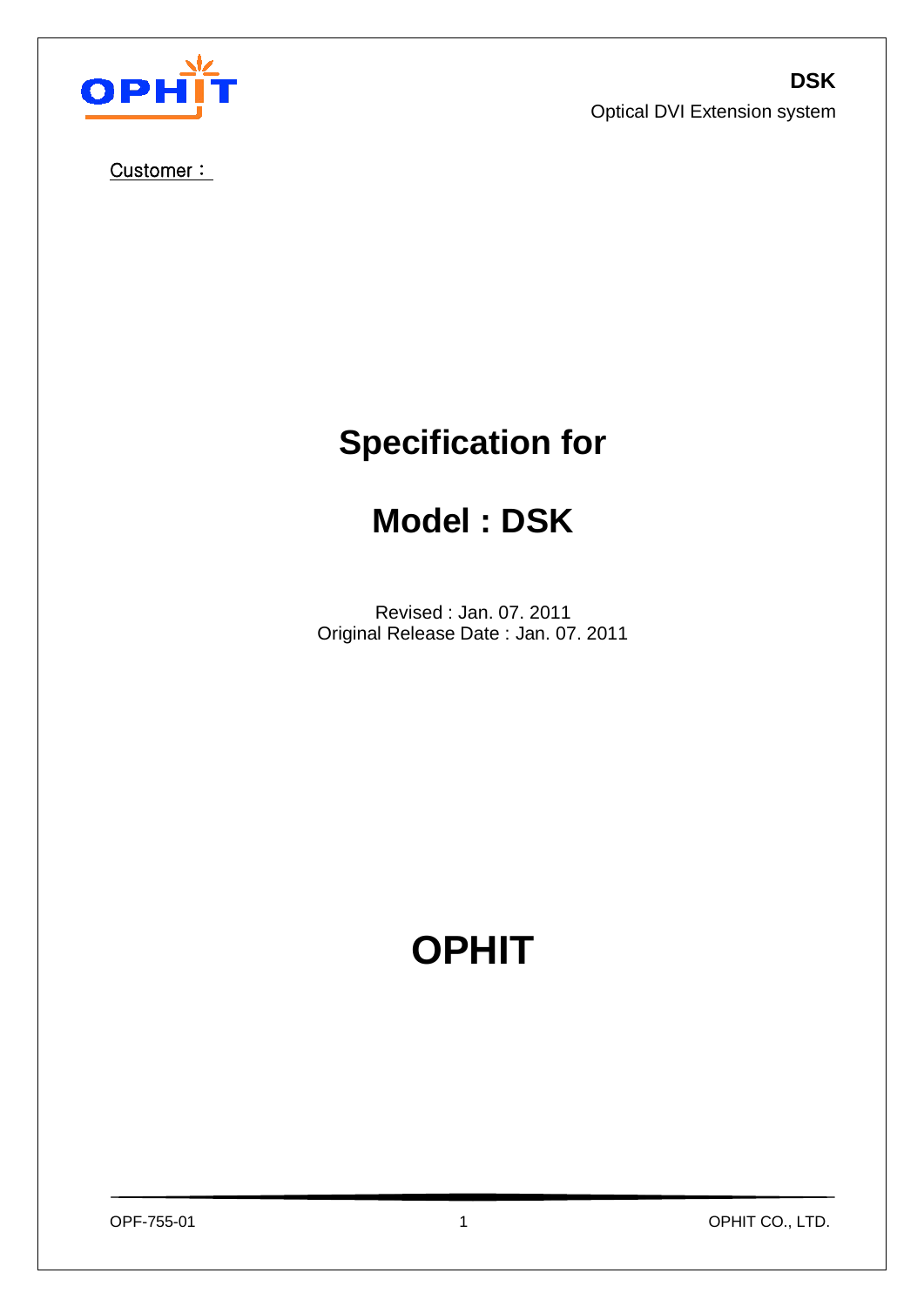

**DSK** Optical DVI Extension system

# **Revision History**

| <b>Version</b><br><b>Number</b> | <b>Revision Date</b> | <b>Author</b> | <b>Description of Changes</b> |
|---------------------------------|----------------------|---------------|-------------------------------|
| 1.0                             | Jan 07, 2011         | J.H Lee       | Initial Version               |
|                                 |                      |               |                               |
|                                 |                      |               |                               |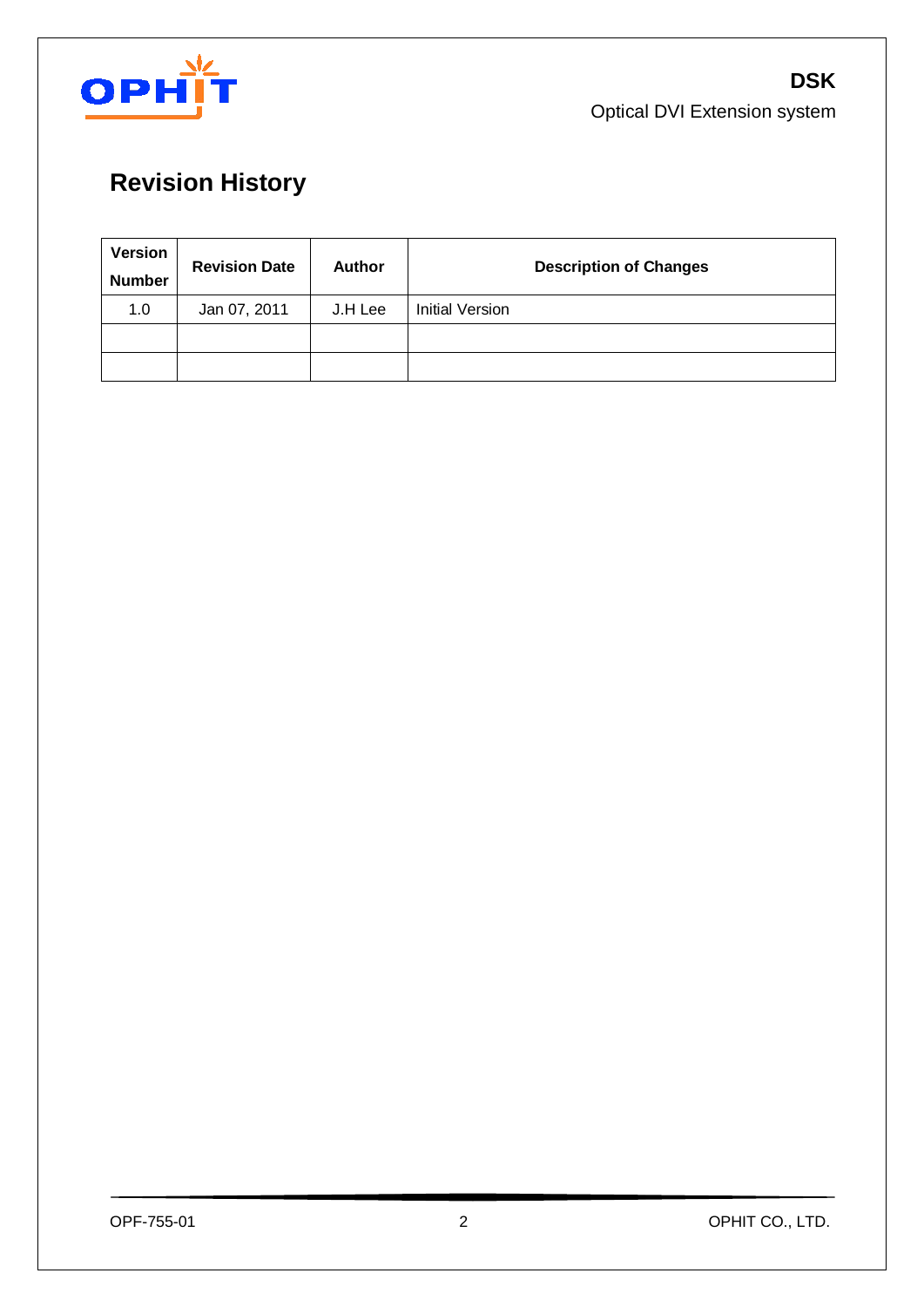## **DSK**

Optical DVI Extension system



## **TABLE OF CONTENTS**

- **1. General Description**
- **2. General Specification**

## **3. Absolute Maximum Ratings**

### **4. Electrical Specification**

- 4.1 Electrical Specification
	- 4.1.1 Transmitter Module
	- 4.1.2 Receiver Module
- 4.2 Connector Pin Assignment

## **5. Mechanical Specification**

- 5.1 Case Dimension
- 5.2 Cable & Ordering Information

## **6. RoHS**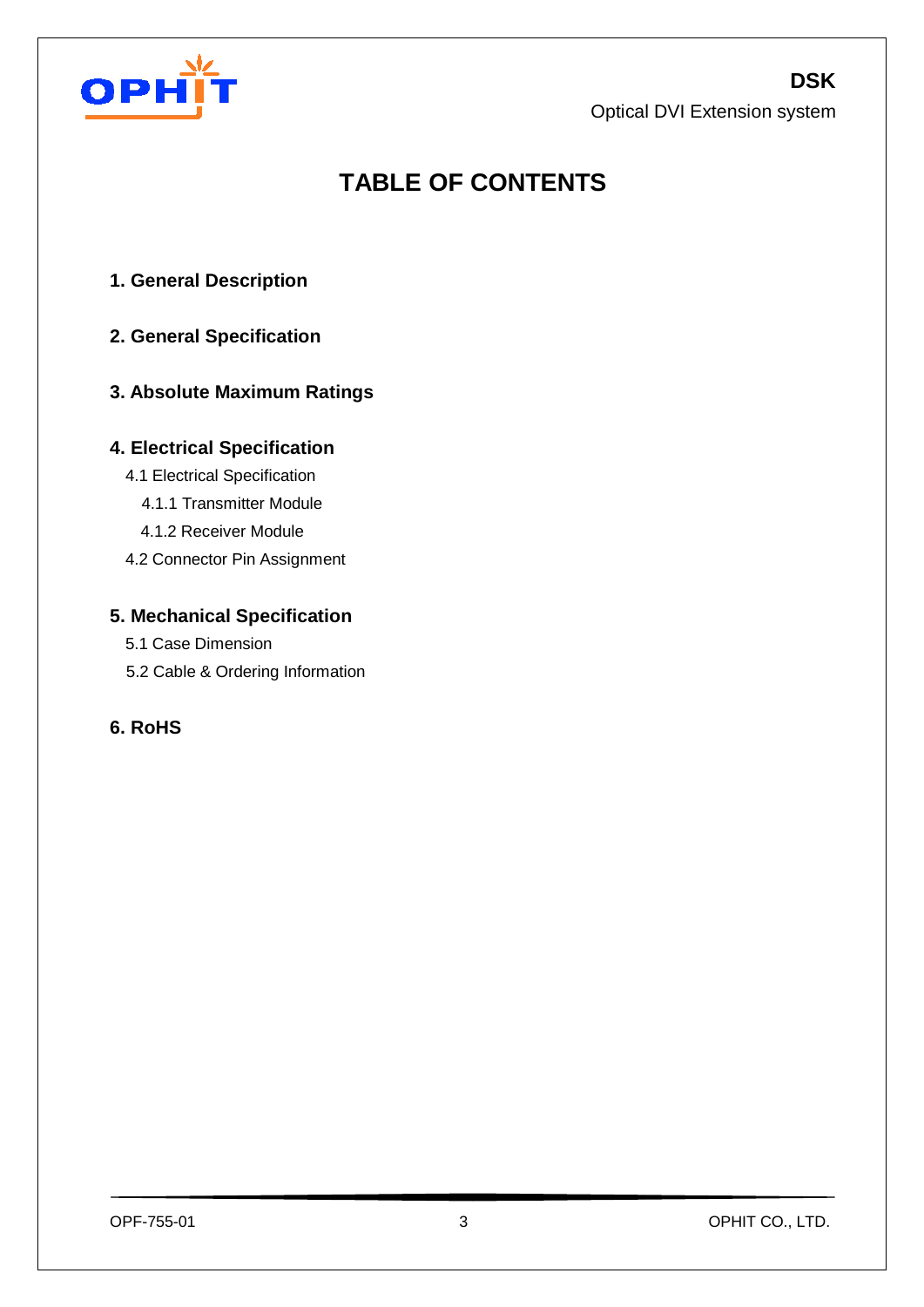

**DSK**

### **1. General Description**

**DSK**, optical DVI extension module, is designed to let digital flat panel display extend over 1000 meters away from host based on DVI standard by optical transmission technology. Its small package and pseudo DDC detect function and Self-EDID detect function to use standard SC fiber connector allow users to install and utilize the device conveniently.

- Long distance transmission of digital graphic signal corresponding to T.M.D.S -over 1000 meter(3,300ft) by multi-mode one fiber.
- R, G, B, Clock signal is transmitted separately by one multi-mode optical fiber.
- Pseudo-DDC detection function for EDID information Self detecting function for EDID information Maximum resolution WUXGA
- Optional external power supply for Transmitter(Automatic power switch is included.)

|                                         | Symbol                                    |                                |  |  |  |  |
|-----------------------------------------|-------------------------------------------|--------------------------------|--|--|--|--|
| <b>Parameter</b>                        | <b>Transmitter</b>                        | <b>Receiver</b>                |  |  |  |  |
| <b>Optical Converter</b>                | 850nm, 4ch Transmit OSA                   | 850nm, 4Ch Receive OSA         |  |  |  |  |
| Input and Output Signal                 | TMDS Signal (DVI 1.0 standard)            | TMDS Signal (DVI 1.0 standard) |  |  |  |  |
| Video Bandwidth                         | 1.65Gbps / Channel                        |                                |  |  |  |  |
| Module Dimension                        | $39 \times 14 \times 61.4$ mm (W x H x D) |                                |  |  |  |  |
| Module Weight                           |                                           |                                |  |  |  |  |
| Using electrical Connector              | 24 PIN DVI-D Plug (input)                 | 24 PIN DVI-D Plug (output)     |  |  |  |  |
| <b>Optical Connector</b>                | 1 SC Connector                            | 1 SC Connector                 |  |  |  |  |
| Recommended Fiber                       | 50/125um Multi-mode glass-fiber           |                                |  |  |  |  |
| <b>Maximum Supporting</b><br>Resolution | WUXGA(1920x1200) / 60Hz                   |                                |  |  |  |  |

### **2. General Specification**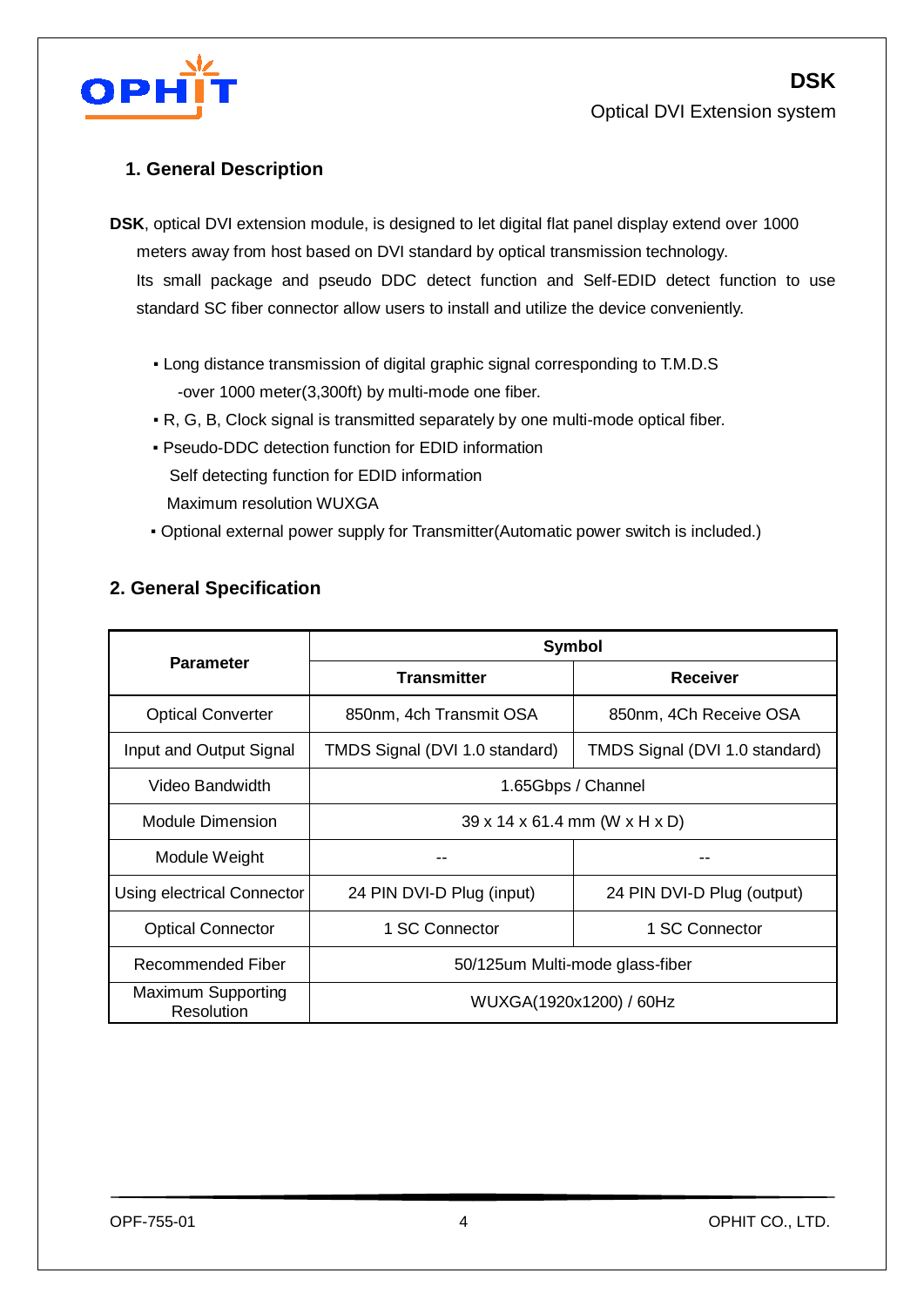

## **3. Absolute Maximum Ratings**

| <b>Parameter</b>         | Rating                            |
|--------------------------|-----------------------------------|
| Storage temperature      | $-20^{\circ}$ C ~ $+70^{\circ}$ C |
| Operating temperature    | $0^{\circ}$ C ~ +50 $^{\circ}$ C  |
| <b>Power Supply</b>      | $-0.3 - 5.5$ V                    |
| <b>Relative Humidity</b> | $10 - 80 %$                       |
| Lead solder temperature  | 260°C, 10 seconds                 |

## **NOTICE**

Stresses greater than those listed under "Absolute Maximum Ratings" may cause permanent damage to the device. This is a stress rating only and functional operation of the device at these or any other conditions above those indicated in the operations section for extended periods of time may affect reliability.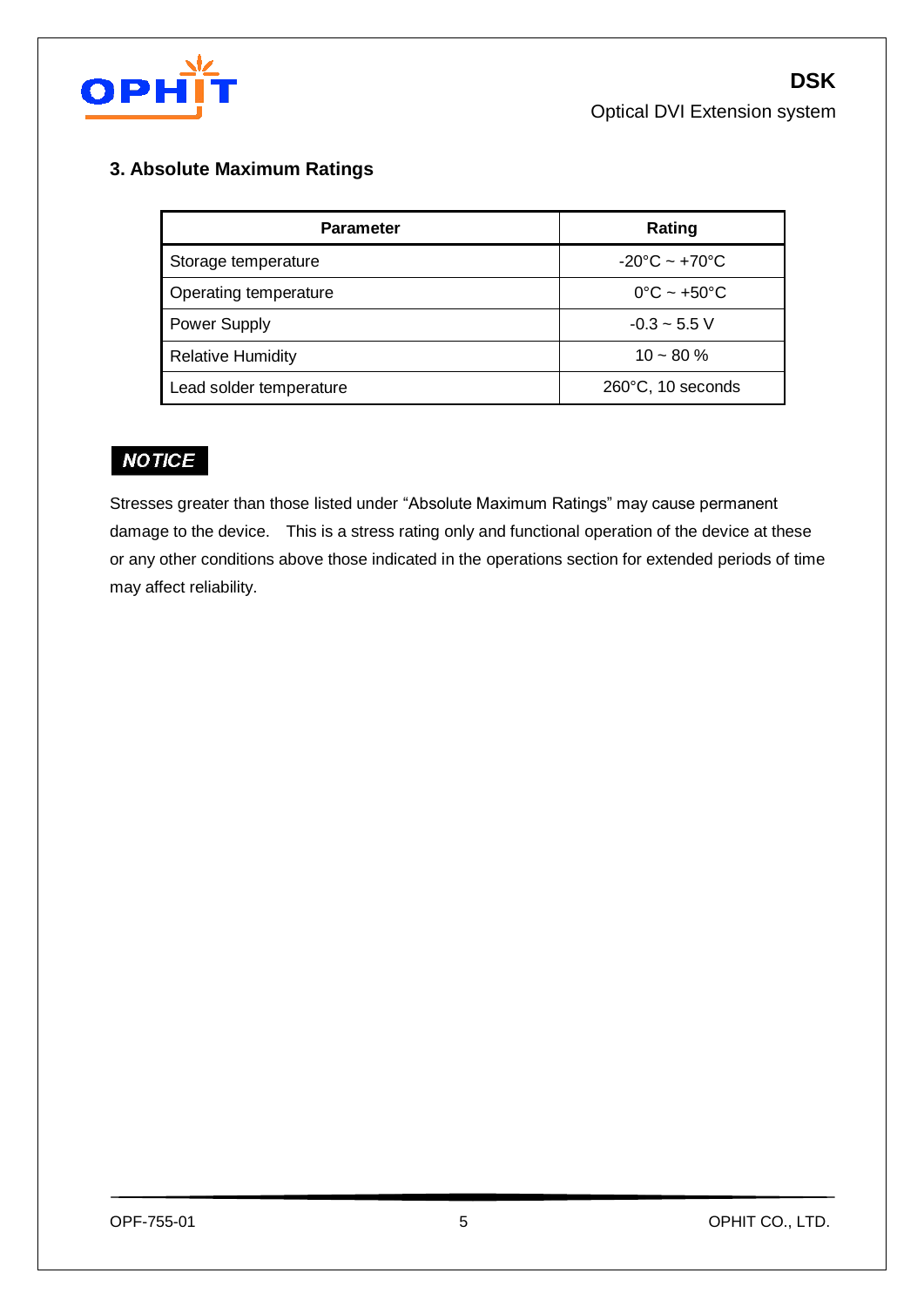

**DSK** Optical DVI Extension system

## **4. Electrical Specification**

- 4.1 Electrical Specification
- 4.1.1 Transmitter Characteristics

|                          | <b>Parameter</b>                                 | <b>Symbol</b> | Min         | <b>Typ</b> | <b>Max</b>  | <b>Units</b> | <b>Condition</b> |
|--------------------------|--------------------------------------------------|---------------|-------------|------------|-------------|--------------|------------------|
| $\mathbf{P}$<br>$\Omega$ | <b>Supply Voltage</b><br>(Option External Power) | Vcc           | $+4.5$      | $+5.0$     | $+5.5$      | V            |                  |
| W<br>E                   | <b>Supply Current</b>                            | Icc           |             | 160        |             | mA           |                  |
| $\mathbf R$              | <b>Power Dissipation</b>                         | Po            |             | 0.8        |             | W            |                  |
| T<br>M<br>D<br>S.        | Reference voltage for<br>graphic signal          | Vref          | $+3.1$      | $+3.3$     | $+3.5$      | V            |                  |
|                          | Single-ended high<br>level input voltage         | <b>VH</b>     | $Vref-0.01$ |            | $Vref+0.01$ | V            |                  |
|                          | Single-ended low level input<br>voltage          | VL            | $Vref-0.6$  |            | $Vref-0.4$  | V            |                  |
|                          | Single-ended input<br>swing voltage              | <b>Vswing</b> | 0.4         |            | 0.6         | V            |                  |
|                          | Single-ended standby<br>input voltage            |               | $Vref-0.01$ |            | $Vref+0.01$ | V            |                  |
|                          | Data Output Load                                 | <b>RLD</b>    |             | 50         |             | Ohms         |                  |

Transmitter module of Model DSK includes 4 channel VCSEL(Vertical Surface Emitting Laser Diode) with 850 nm invisible laser radiation.

*Do not view directly laser module of transmitter or the end of the other side of optical cable connected to transmitter with optical instrument*.

Transmitter module of DSK is Class 1M Laser Product.

#### 4.1.2 Receiver Module

|                          | <b>Parameter</b>                          | <b>Symbol</b> | Min    | <b>Typ</b> | <b>Max</b> | <b>Units</b> | <b>Condition</b> |
|--------------------------|-------------------------------------------|---------------|--------|------------|------------|--------------|------------------|
| $\mathbf{P}$<br>$\Omega$ | <b>Supply Voltage</b><br>(External Power) | Vcc           | $+4.5$ | $+5.0$     | $+5.5$     | V            |                  |
| W<br>E                   | <b>Supply Current</b>                     | Icc           |        | 125        |            | mA           |                  |
| $\mathbb{R}$             | Power Dissipation                         | Po            |        | 0.63       |            | W            |                  |
| T                        | Reference voltage for<br>graphic signal   | Vref          | $+3.1$ | $+3.3$     | $+3.5$     | V            |                  |
| M<br>D                   | Single-ended output swing<br>voltage      | Voswing       | 0.4    |            | 0.6        | V            | AC couple        |
| S                        | Data Input Load                           | <b>RLD</b>    |        | 50         |            | Ohms         |                  |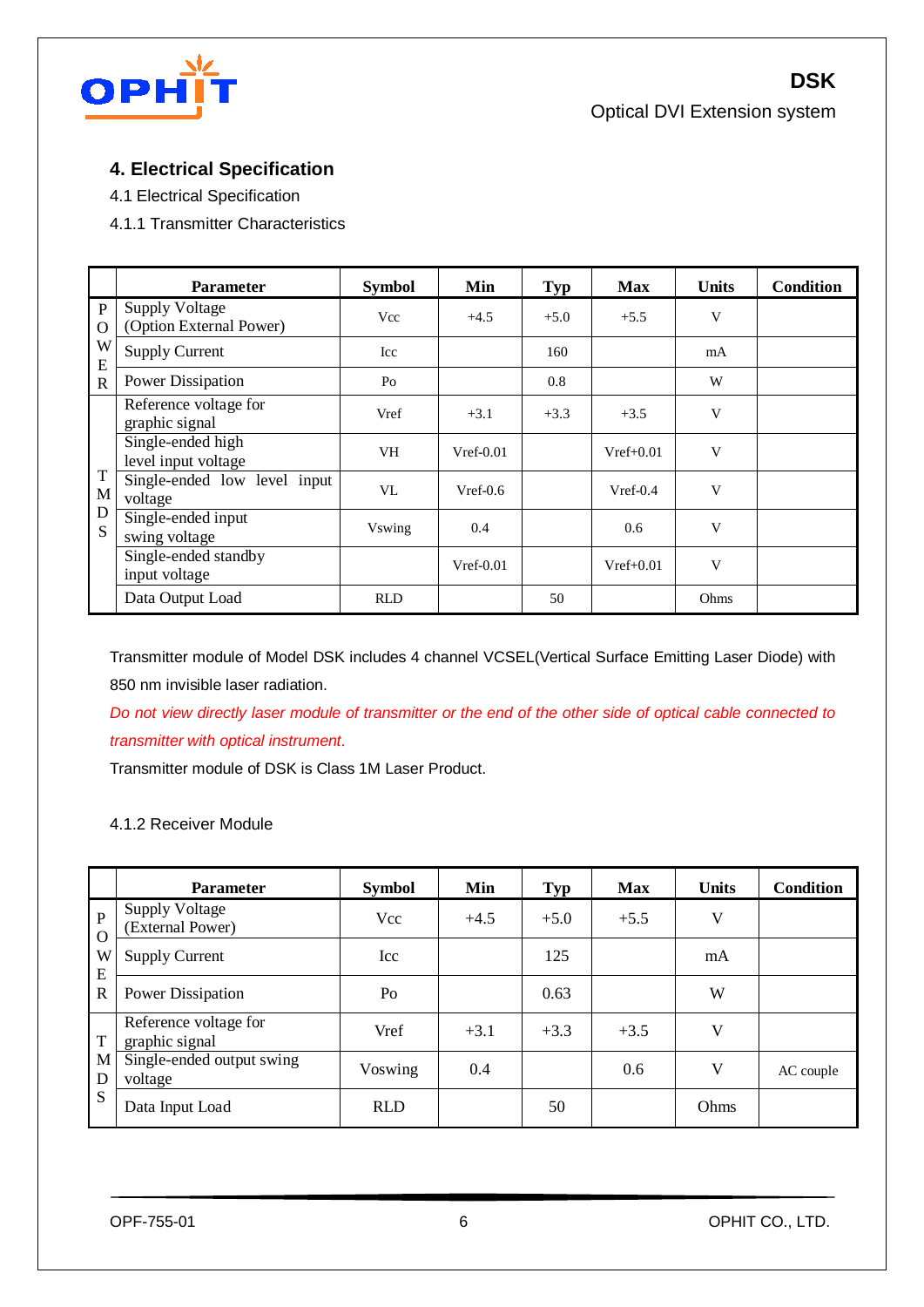

**DSK** Optical DVI Extension system

### 4.2 Connector Pin Assignment

#### **Transmitter**

| Pin            | <b>Signal Assignment</b> | <b>Pin</b> | <b>Signal Assignment</b> | Pin | <b>Signal Assignment</b> |
|----------------|--------------------------|------------|--------------------------|-----|--------------------------|
| 1              | T.M.D.S. Data2-          | 9          | T.M.D.S. Data1-          | 17  | T.M.D.S. Data0-          |
| 2              | T.M.D.S. Data2+          | 10         | T.M.D.S. Data1+          | 18  | T.M.D.S. Data0+          |
| 3              | T.M.D.S. Data2 Shield    | 11         | T.M.D.S. Data1 Shield    | 19  | T.M.D.S. Data0 Shield    |
| 4              | No Connect               | 12         | No Connect               | 20  | No Connect               |
| 5              | No Connect               | 13         | No Connect               | 21  | No Connect               |
| 6              | DDC Clock (Only TX)      | 14         | +5V Power                | 22  | T.M.D.S Clock Shield     |
| $\overline{7}$ | DDC Data (Only TX)       | 15         | Ground (for +5V)         | 23  | T.M.D.S Clock+           |
| 8              | No Connect               | 16         | No Connect               | 24  | T.M.D.S Clock-           |

#### **Receiver**

| Pin | <b>Signal Assignment</b> | Pin | <b>Signal Assignment</b> | Pin | <b>Signal Assignment</b> |
|-----|--------------------------|-----|--------------------------|-----|--------------------------|
| 1   | T.M.D.S. Data2-          | 9   | T.M.D.S. Data1-          | 17  | T.M.D.S. Data0-          |
| 2   | T.M.D.S. Data2+          | 10  | T.M.D.S. Data1+          | 18  | T.M.D.S. Data0+          |
| 3   | T.M.D.S. Data2 Shield    | 11  | T.M.D.S. Data1 Shield    | 19  | T.M.D.S. Data0 Shield    |
| 4   | No Connect               | 12  | No Connect               | 20  | No Connect               |
| 5   | No Connect               | 13  | No Connect               | 21  | No Connect               |
| 6   | No Connect               | 14  | Out +5V Power            | 22  | T.M.D.S Clock Shield     |
| 7   | No Connect               | 15  | Ground (for Out +5V)     | 23  | T.M.D.S Clock+           |
| 8   | No Connect               | 16  | No Connect               | 24  | T.M.D.S Clock-           |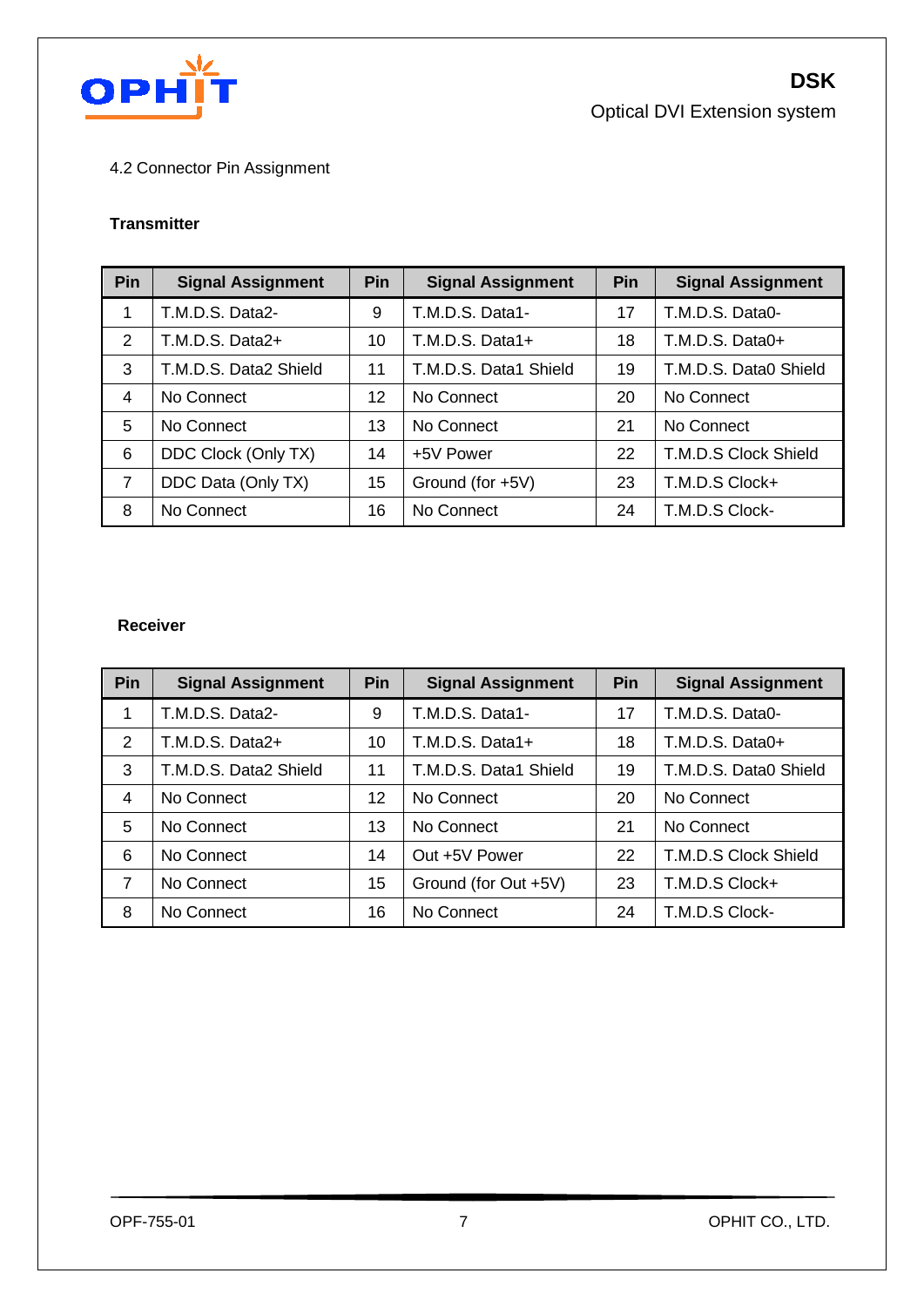

## Optical DVI Extension system

**DSK**

## **5. Mechanical Specification**

### 5.1 Case Dimension

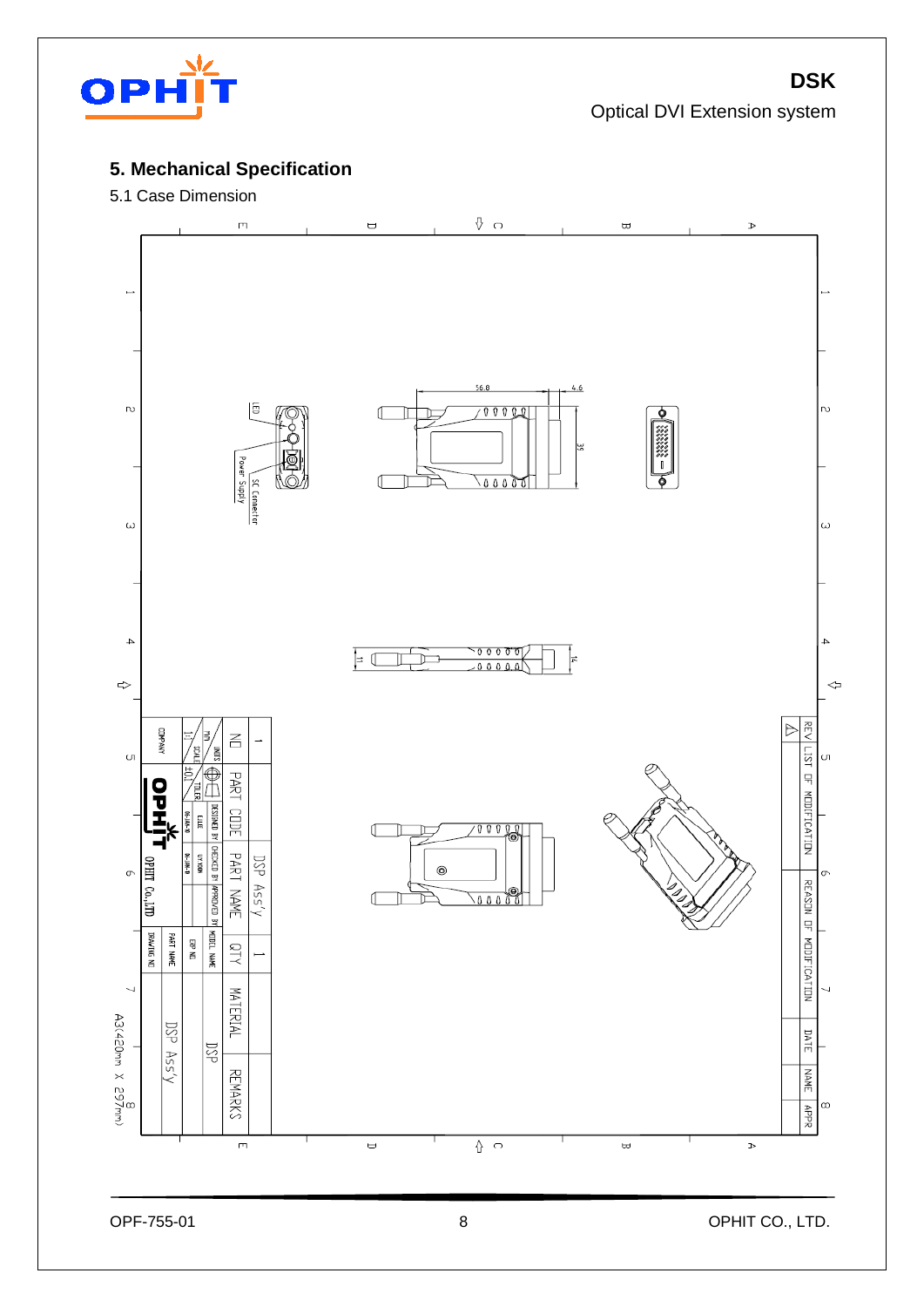

## **DSK**

Optical DVI Extension system

- 5.2 SC Connector and ordering information
- Outdoor Type Cable